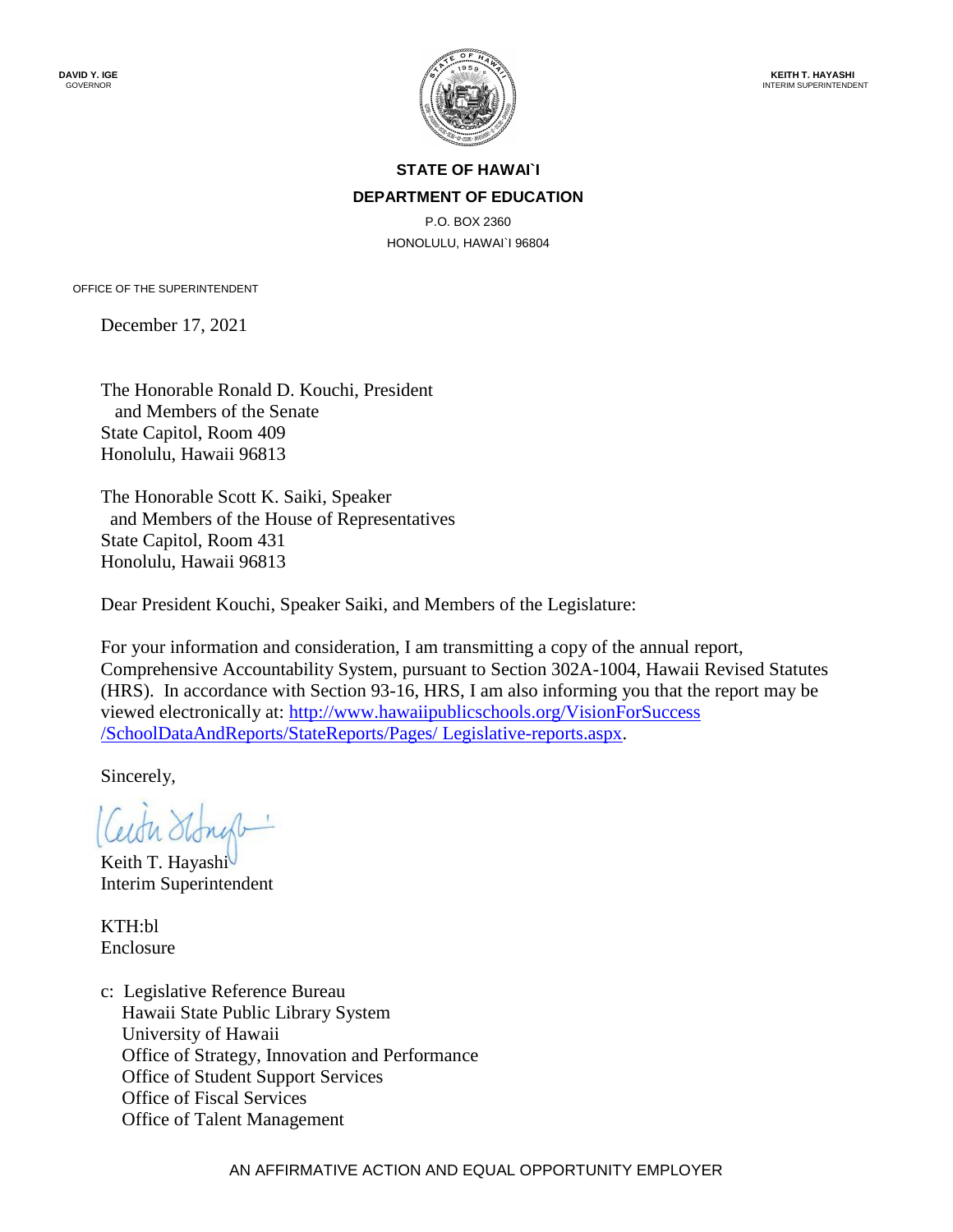

# State of Hawaii Department of Education

# **Annual Report on Comprehensive Accountability System**

December 2021

Section 302A-1004, Hawaii Revised Statutes (HRS), requires the Hawaii State Department of Education to annually report on educational outcomes, student discipline and restraint data, school by school expenditure data, and civil rights data.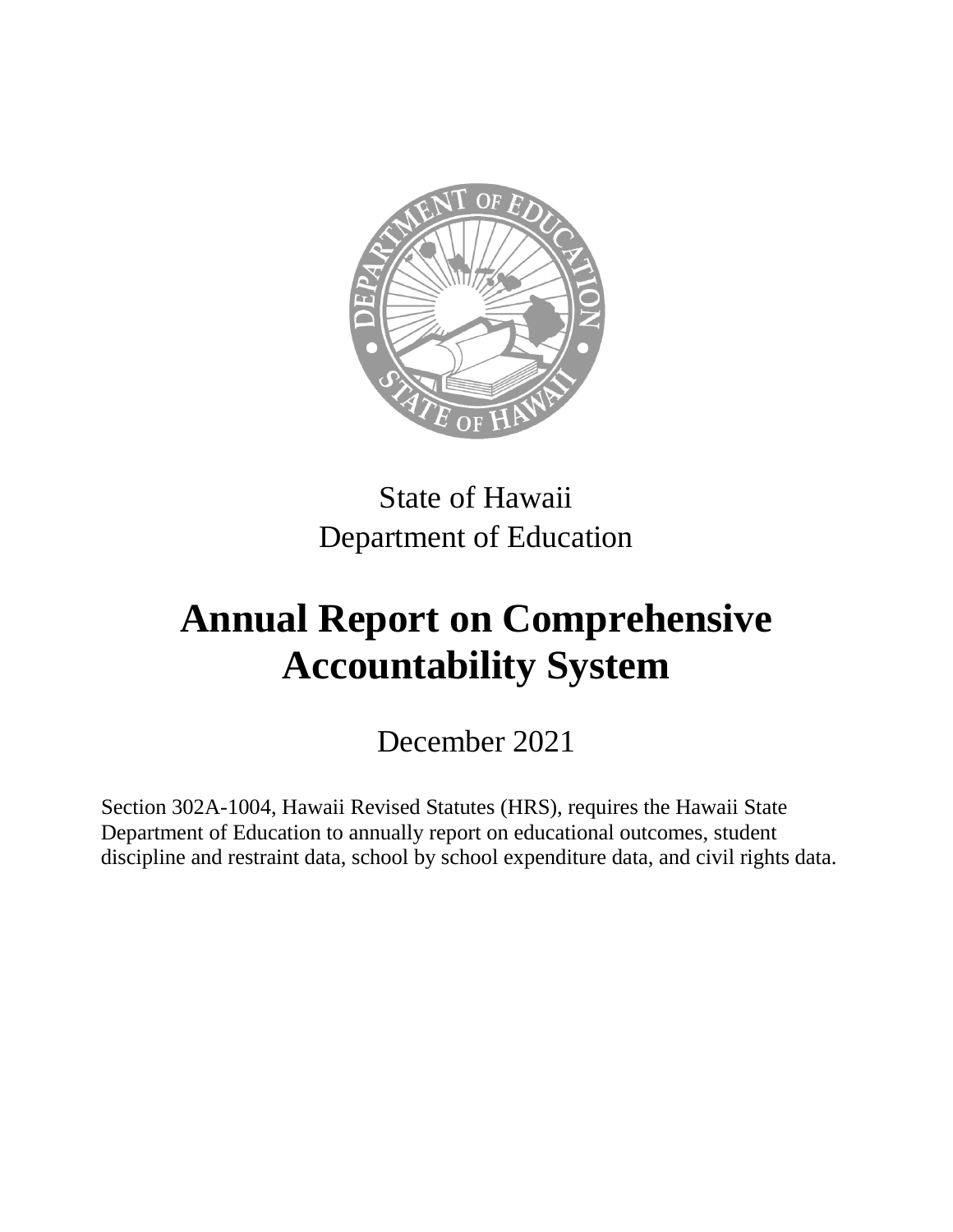# **ANNUAL REPORT ON COMPREHENSIVE ACCOUNTABILITY SYSTEM**

#### Strive HI Performance Data

Strive HI is an annual report at the state and school level that identifies:

- Student proficiency
- High-needs student performance and demographics
- Academic progress
- School transition proficiency
- Absenteeism
- School climate

The Strive HI Data can be found at:

[http://www.hawaiipublicschools.org/VisionForSuccess/AdvancingEducation/StriveHIPerformanceS](http://www.hawaiipublicschools.org/VisionForSuccess/AdvancingEducation/StriveHIPerformanceSystem/Pages/home.aspx) [ystem/Pages/home.aspx.](http://www.hawaiipublicschools.org/VisionForSuccess/AdvancingEducation/StriveHIPerformanceSystem/Pages/home.aspx)

#### Accountability Resource Center Hawaii (ARCH)

ARCH comprises reports that identify how schools are performing. Reports include:

- Trend Report: Educational and Fiscal Accountability Provides three years of trend data on school, complex, and State performance at selected benchmark grade levels with performance indicators in areas relating to:
	- o Student achievement
	- o Safety and well-being
	- o Civic responsibility
- School Status and Improvement Report Provides the following school-level data:
	- o Description of the school's and community's demographics
	- o Summary of school improvement progress
	- o Available resources including personnel and facilities
	- o School quality survey responses
	- o Student conduct and retention
	- o Statewide language arts, mathematics, and science proficiency
- School Quality Survey Captures opinions of school personnel, students (Grades 3-12), and parents/guardians of students in grades K-12 in public and public charter schools. Students', parents', and teachers' responses are included in the School Reports; administrative and office staff and instructional support staff responses are included in the Statewide Summary and Complex Reports. Results are used for school planning and improvements. Openended comments, anonymously provided by parents and school personnel, are aggregated at the school level and submitted to the respective Complex Area Superintendents and each charter school. Perceptions on four dimensions are captured:
	- o Safety (Students respond only to safety questions)
	- o Well-being
	- o Satisfaction